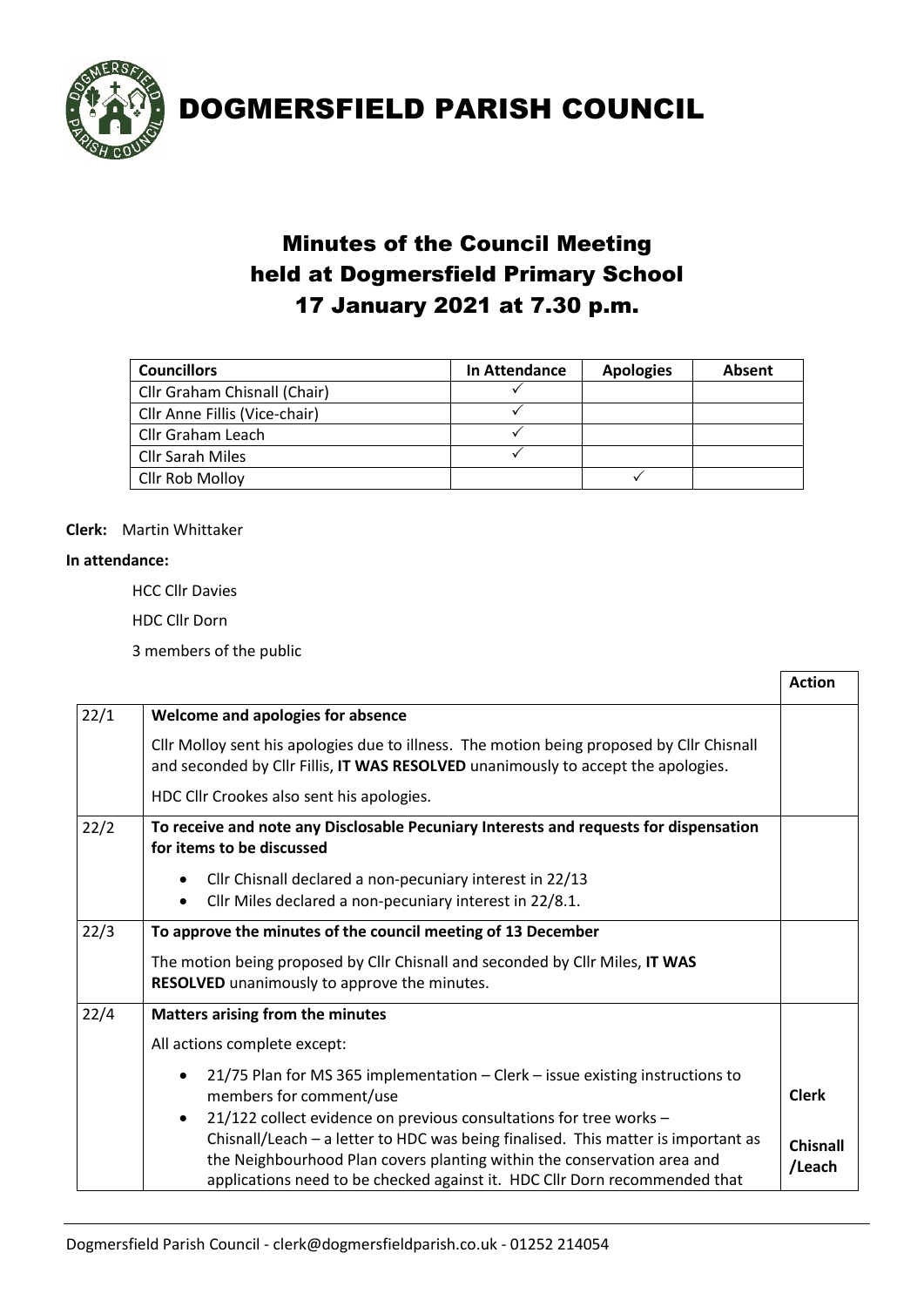

<span id="page-1-1"></span><span id="page-1-0"></span>

|      | HDC Cllr Kennet be copied into any correspondence, as he sits on the planning<br>committee.<br>21/129 Draft a letter on commercial activities on Pilcot Green South -<br>$\bullet$                                                                                                                                                                                                  |                 |  |
|------|-------------------------------------------------------------------------------------------------------------------------------------------------------------------------------------------------------------------------------------------------------------------------------------------------------------------------------------------------------------------------------------|-----------------|--|
|      | Chisnall/Fillis - Cllr Chisnall will circulate the draft.                                                                                                                                                                                                                                                                                                                           | <b>Chisnall</b> |  |
| 22/5 | <b>Announcements from the Chairman and Clerk</b>                                                                                                                                                                                                                                                                                                                                    |                 |  |
|      | None.                                                                                                                                                                                                                                                                                                                                                                               |                 |  |
| 22/6 | County and district councillor's reports                                                                                                                                                                                                                                                                                                                                            |                 |  |
|      | A report from the HDC councillors is attached as an Annex below.                                                                                                                                                                                                                                                                                                                    |                 |  |
|      | Cllr Dorn added the following points:                                                                                                                                                                                                                                                                                                                                               |                 |  |
|      | Salt bins on the A287 junction. It would be useful if people checked they were<br>$\bullet$<br>full and if not, email roads@hants.gov.uk. Any requests for extra bins should<br>also be sent there.<br>White Paper on counties and levelling up - no date for publication yet.<br>٠<br>HDC is recruiting 4 new planning officers. Stefanie Baker is head of development<br>control. | Dorn            |  |
| 22/7 | He would provide PCSO contact details to DPC.<br>٠                                                                                                                                                                                                                                                                                                                                  |                 |  |
|      | <b>Representations by the public</b><br>None.                                                                                                                                                                                                                                                                                                                                       |                 |  |
| 22/8 | To consider the council's response to current planning applications                                                                                                                                                                                                                                                                                                                 |                 |  |
|      | 20/03099/LDC   Use of Land as Garden Associated with Pond House, Church<br>1.<br>Lane, Dogmersfield, Hook, Hampshire, RG27 8TA   Pond House Church Lane<br>Dogmersfield Hook RG27 8TA                                                                                                                                                                                               |                 |  |
|      | To consider submissions to the appeal.                                                                                                                                                                                                                                                                                                                                              |                 |  |
|      | The motion being proposed by Cllr Leach and seconded by Cllr Fillis, IT WAS<br>RESOLVED unanimously to submit a comment pointing out:                                                                                                                                                                                                                                               |                 |  |
|      | DPC was not qualified to comment on the legality of the change of use<br>DPC had previously objected to the extension of Pond House as it was<br>partly on agricultural land.                                                                                                                                                                                                       |                 |  |
|      | Cllr Leach would prepare this in conjunction with the Clerk.                                                                                                                                                                                                                                                                                                                        | Leach           |  |
|      | 2. 22/00010/AMCON   Variation of Condition 2 (approved plans) attached to<br>Planning Permission 20/01180/FUL dated 28/09/2021 to amend the approved<br>plan (General Arrangement Battery Container Layout)   STREET RECORD Rye<br><b>Common Lane Crondall Farnham</b>                                                                                                              |                 |  |
|      | The motion being proposed by Cllr Leach and seconded by Cllr Fillis, IT WAS<br>RESOLVED unanimously not to comment.                                                                                                                                                                                                                                                                 |                 |  |
|      | Applications not on the agenda<br>3.                                                                                                                                                                                                                                                                                                                                                |                 |  |
|      | None.                                                                                                                                                                                                                                                                                                                                                                               |                 |  |
| 22/9 | To update members on any new planning consultations, appeals and enforcements                                                                                                                                                                                                                                                                                                       |                 |  |
|      | Cllr Leach reported as per the submitted paper.                                                                                                                                                                                                                                                                                                                                     |                 |  |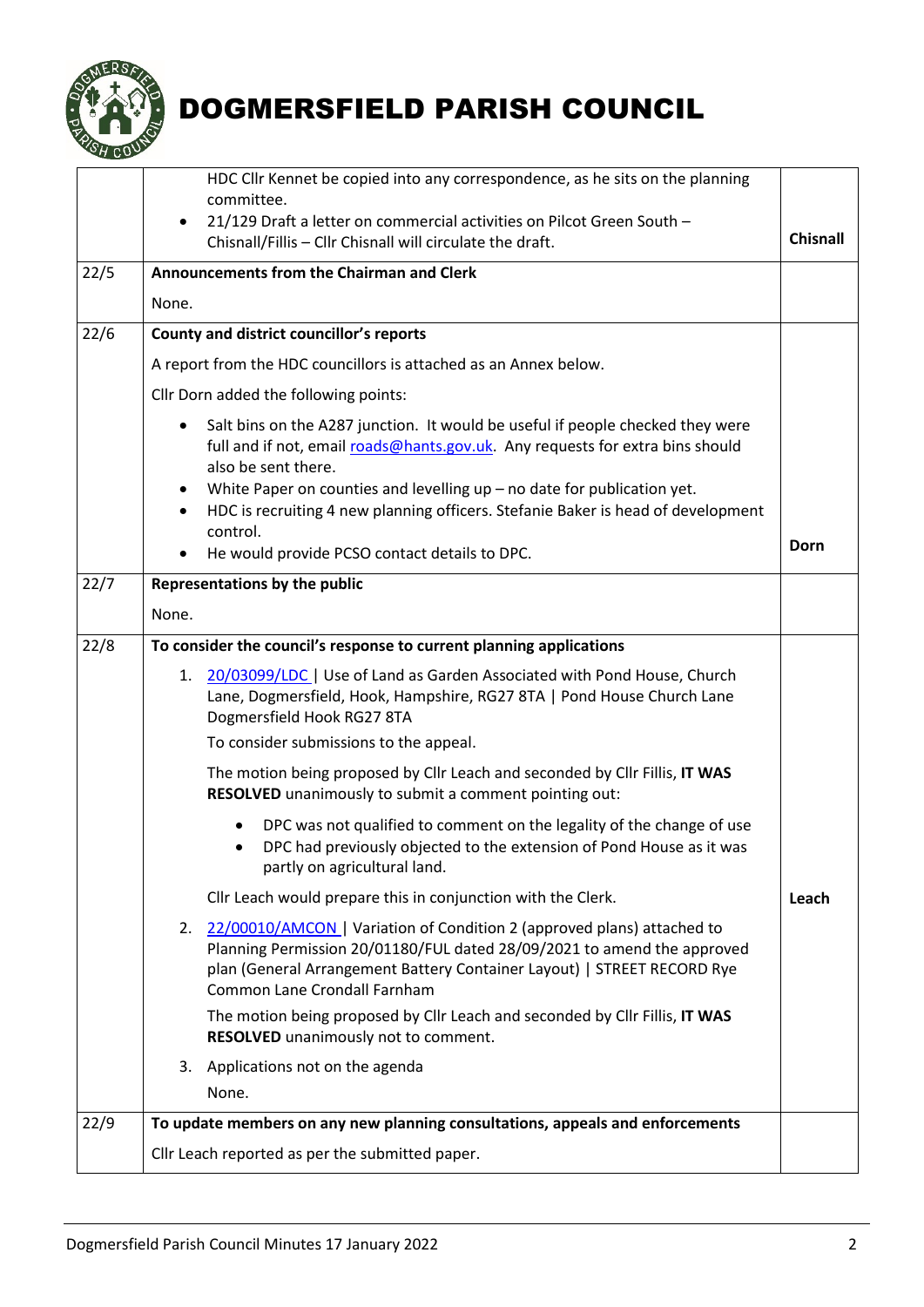

<span id="page-2-0"></span>

|       | HDC Cllr Dorn commented that Ian Ackerman (HCC) had collected figures for the recent<br>traffic issues in Dogmersfield that may be useful in connection with the objection to the<br>Netherhouse Copse development. Cllr Leach will chase up.                                                                                                                                           |                                                                    |                                                                                  | Leach                    |  |
|-------|-----------------------------------------------------------------------------------------------------------------------------------------------------------------------------------------------------------------------------------------------------------------------------------------------------------------------------------------------------------------------------------------|--------------------------------------------------------------------|----------------------------------------------------------------------------------|--------------------------|--|
| 22/10 | <b>Finance &amp; Regulatory Matters</b>                                                                                                                                                                                                                                                                                                                                                 |                                                                    |                                                                                  |                          |  |
| 1.    |                                                                                                                                                                                                                                                                                                                                                                                         | To note the bank reconciliations                                   |                                                                                  |                          |  |
|       | The bank reconciliations were inspected by Cllr Fillis and noted by the council. The<br>reconciled balances as of 31 December were:                                                                                                                                                                                                                                                     |                                                                    |                                                                                  |                          |  |
|       | $\bullet$                                                                                                                                                                                                                                                                                                                                                                               | <b>Unity Trust</b><br>£19860.62<br>Multipay<br>$-E238.93$          |                                                                                  |                          |  |
| 2.    | To authorise payments                                                                                                                                                                                                                                                                                                                                                                   |                                                                    |                                                                                  |                          |  |
|       |                                                                                                                                                                                                                                                                                                                                                                                         | RESOLVED unanimously to approve the following payments:            | The motion being proposed by Cllr 2Miles and seconded by Cllr 1 Chisnall, IT WAS |                          |  |
|       | <b>Date</b>                                                                                                                                                                                                                                                                                                                                                                             | Payment                                                            | Payee                                                                            | £                        |  |
|       | 27/12/21                                                                                                                                                                                                                                                                                                                                                                                | Dec base salary                                                    | Martin Whittaker                                                                 | 350.00                   |  |
|       | 17/01/22                                                                                                                                                                                                                                                                                                                                                                                | Dec salary bal                                                     | <b>Martin Whittaker</b>                                                          | 55.23                    |  |
|       | 17/01/22                                                                                                                                                                                                                                                                                                                                                                                | PAYE/NI Oct-Dec                                                    | <b>HMRC</b>                                                                      | 298.40                   |  |
|       | 22/12/21                                                                                                                                                                                                                                                                                                                                                                                | Phone bill                                                         | <b>Buzz Networks</b>                                                             | 5.95                     |  |
|       | 21/12/21                                                                                                                                                                                                                                                                                                                                                                                | CPRE membership donation                                           | <b>CPRE</b>                                                                      | 60.00                    |  |
|       | 29/12/21                                                                                                                                                                                                                                                                                                                                                                                | Monthly card fee                                                   | Lloyds Bank                                                                      | 3.00                     |  |
|       | 31/12/21                                                                                                                                                                                                                                                                                                                                                                                | Service charge                                                     | <b>Unity Trust</b>                                                               | 18.00                    |  |
|       | 17/01/22                                                                                                                                                                                                                                                                                                                                                                                | Pilcot Green fence                                                 | <b>Goslings Garden and FS</b>                                                    | 822.00                   |  |
|       | 11/01/22                                                                                                                                                                                                                                                                                                                                                                                | Spam filtering                                                     | UK <sub>2</sub>                                                                  | 9.11                     |  |
|       | 17/01/22                                                                                                                                                                                                                                                                                                                                                                                | PAYE/NI July 2021                                                  | <b>HMRC</b>                                                                      | 59.12                    |  |
|       | Cllrs Miles and Chisnall were asked to authorise the payments.                                                                                                                                                                                                                                                                                                                          |                                                                    |                                                                                  |                          |  |
| 22/11 |                                                                                                                                                                                                                                                                                                                                                                                         | To consider retaining the services of a payroll provider $-$ Clerk |                                                                                  |                          |  |
|       | In view of recent issues with agreeing tax figures with HMRC, the Clerk recommended<br>engaging a payroll service provider. He had obtained quotes of £170 and £180pa, and<br>£120 from a provider specialising in parish councils. Members were supportive, but Cllr<br>Fillis asked for a formal paper to be presented to the next meeting to explain and justify<br>the expenditure. |                                                                    |                                                                                  | <b>Clerk</b>             |  |
| 22/12 | Review of projects for the next financial year                                                                                                                                                                                                                                                                                                                                          |                                                                    |                                                                                  |                          |  |
|       | The list of projects was discussed and will now be refined.                                                                                                                                                                                                                                                                                                                             |                                                                    |                                                                                  |                          |  |
| 22/13 | To consider contributing to the Farnborough Airport Post Implementation Review                                                                                                                                                                                                                                                                                                          |                                                                    |                                                                                  |                          |  |
|       | In view of his interest Cllr Chisnall vacated the Chair in favour of Cllr Fillis, who outlined<br>the issue with noise from the airport. After some discussion Cllr Fillis offered:                                                                                                                                                                                                     |                                                                    |                                                                                  |                          |  |
|       | To produce an article for the next parish newsletter<br>$\bullet$<br>To pass the information to HCC Cllr Davies, who offered to pass it to the HCC<br>$\bullet$<br>cabinet member for transport.                                                                                                                                                                                        |                                                                    |                                                                                  | Fillis/<br><b>Davies</b> |  |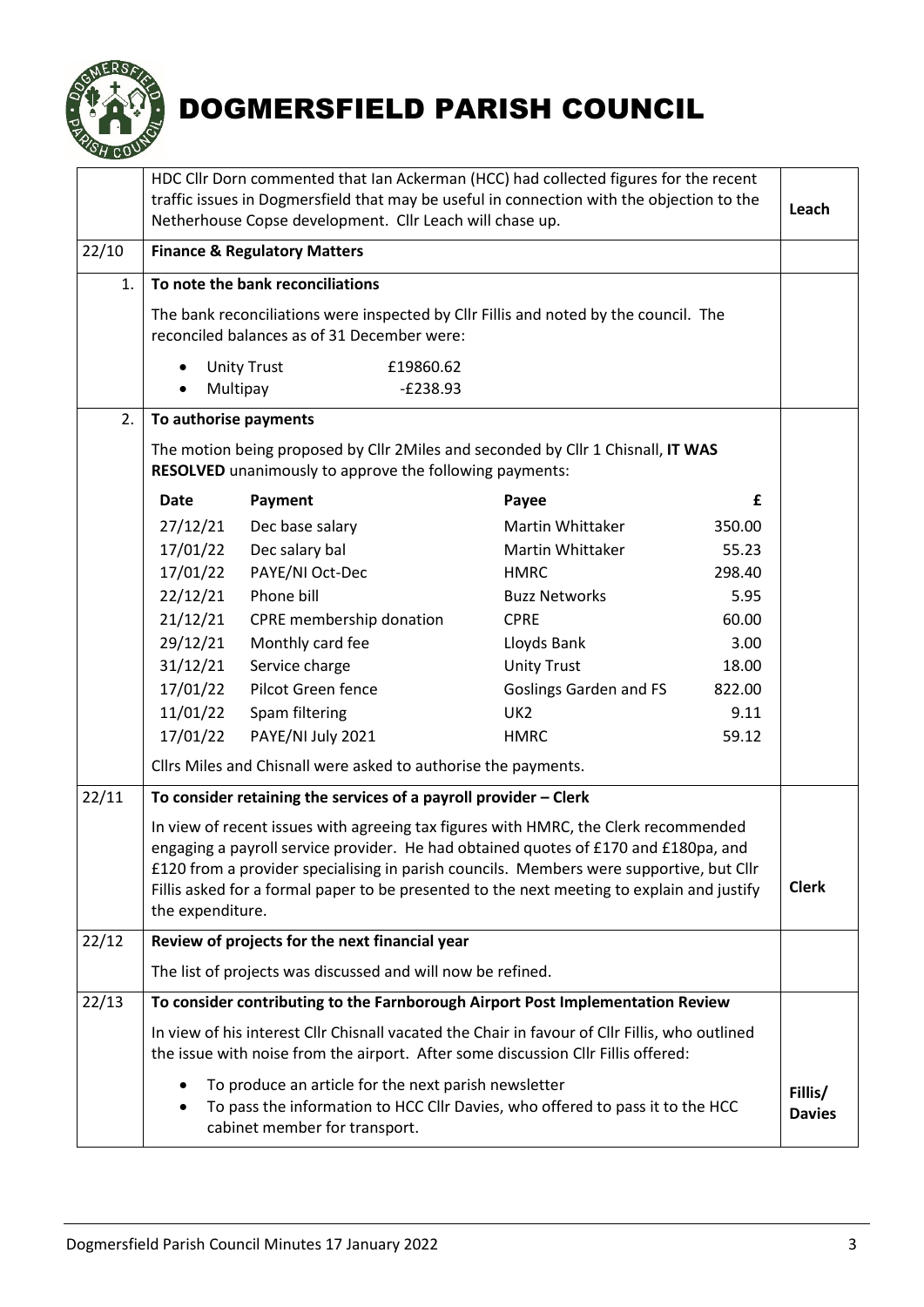

| 22/14 | To consider arrangements for the Platinum Jubilee                                                                                                                                                                                         |                 |
|-------|-------------------------------------------------------------------------------------------------------------------------------------------------------------------------------------------------------------------------------------------|-----------------|
|       | The Chairman will talk to Cllr Molloy with a view to discussing it with the Friends of All<br>Saints' Dogmersfield (FOASD).                                                                                                               | <b>Chisnall</b> |
| 22/15 | To consider items for the Highways meeting 28 January                                                                                                                                                                                     |                 |
|       | The items to be discussed would include:                                                                                                                                                                                                  |                 |
|       | Parking by J&J Services<br>$\bullet$<br>Parking at Canal Bridge                                                                                                                                                                           |                 |
| 22/16 | To consider the present traffic issues in Dogmersfield                                                                                                                                                                                    |                 |
|       | HCC Cllr Davies appreciated the problems the myriad of local roadworks was causing in<br>Dogmersfield and was working closely with SE Water, Hampshire Highways and the<br>contractors to see what could be done.                         |                 |
|       | During discussion the following points were made:                                                                                                                                                                                         |                 |
|       | It may be possible to open the A343 to cars only<br>$\bullet$<br>The diversion routes should be made clearer<br>Removing the chicanes in Chatter Alley would lead to speeding, with consequent<br>danger to pedestrians and school users. |                 |
| 22/17 | Council response to police commissioner's definition of priorities                                                                                                                                                                        |                 |
|       | Cllr Chisnall would draft an initial response and circulate to members.                                                                                                                                                                   |                 |
| 22/18 | <b>Correspondence received</b>                                                                                                                                                                                                            |                 |
|       | Letter from Martin Grant Homes on the progress of the A287 roundabout - now<br>$\bullet$<br>on the website<br>A member of the public had observed fly tipping on Chalky Lane and at the A287<br>$\bullet$                                 |                 |
|       | bus stop and had reported it to HDC.                                                                                                                                                                                                      |                 |
| 22/19 | <b>Information sharing</b>                                                                                                                                                                                                                |                 |
|       | None.                                                                                                                                                                                                                                     |                 |
| 22/20 | Date of next meeting                                                                                                                                                                                                                      |                 |
|       | 14 February 2022                                                                                                                                                                                                                          |                 |

# Signed:

Date:

| Abbreviation | In place of                             | <b>Abbreviation</b> | In place of                                   |
|--------------|-----------------------------------------|---------------------|-----------------------------------------------|
| <b>APA</b>   | Annual Parish Assembly                  | <b>HDC</b>          | <b>Hart District Council</b>                  |
| <b>CBF</b>   | <b>Community Benefit Fund</b>           | <b>NALC</b>         | <b>National Association of Local Councils</b> |
| <b>CIL</b>   | Community Infrastructure Levy           | <b>NPPF</b>         | <b>National Planning Policy Framework</b>     |
| <b>DPC</b>   | Dogmersfield Parish Council             | <b>PCC</b>          | Police and Crime Commissioner                 |
| <b>HALC</b>  | Hampshire Association of Local Councils | <b>TBHSPA</b>       | Thames Valley Heaths Special Protection Area  |
| HCC          | Hampshire County Council                | SANG                | Suitable Alternative Natural Greenspace       |